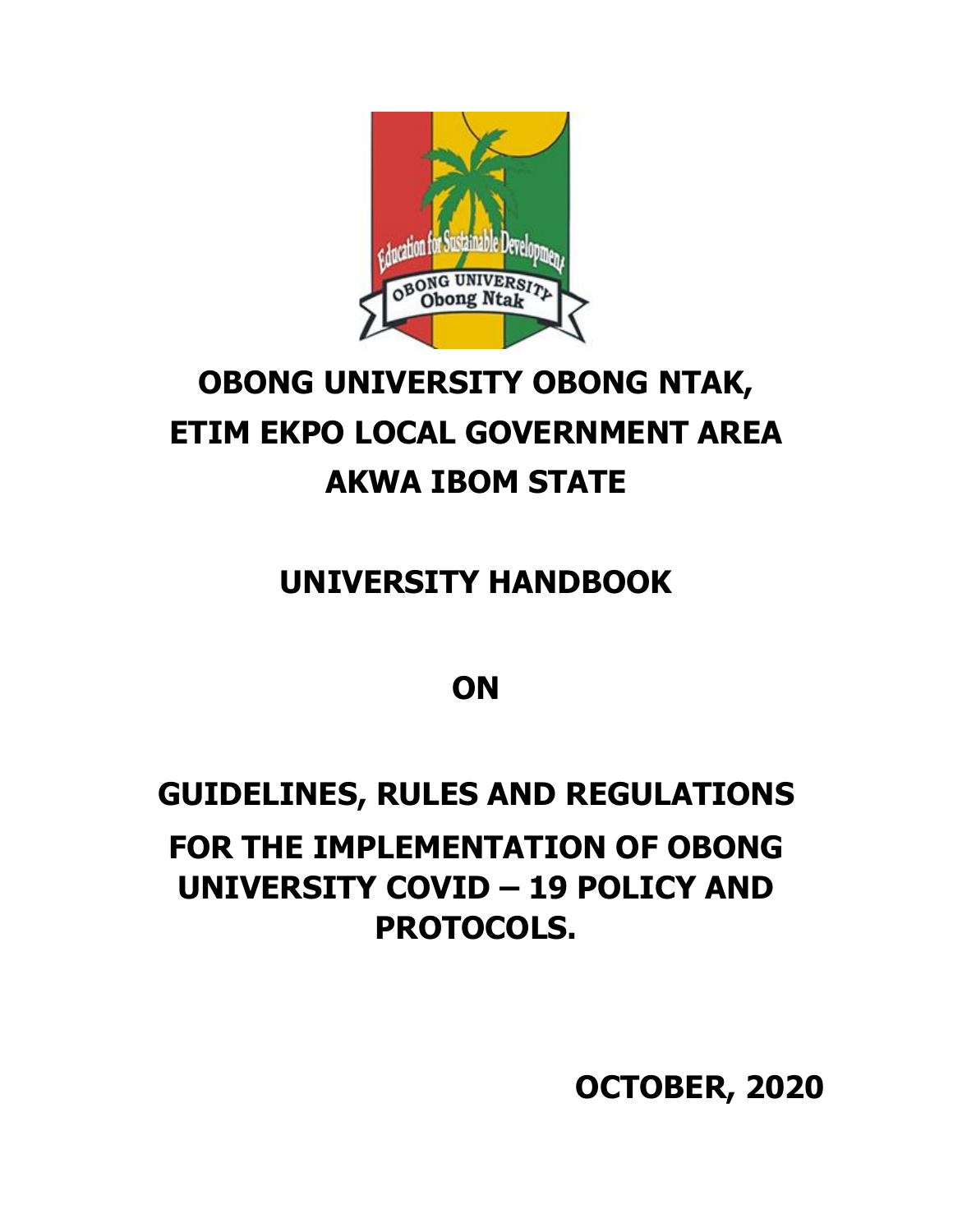#### **PREAMBLE:**

Novel Corona Virus (SARS Covid 2) popularly referred to as Covid – 19 became a global pandemic in 2019. By March, 2020, the rapid spread of the disease led to the forced closure of all Universities in Nigeria by NUC in line with the Federal Government directives. In a bid to contend and address the deadly effects and impact of covid- 19 disease across the country, the Federal Government imposed a lockdown policy on all non- essential services and activities in the country from March 2020.

In response to the controls and checks put in place by National Centre for Disease Control (NCDC) to curtail the incidence of the disease, the Federal Government embarked on a phased easing of Covid – 19 lockdown to address the resultant downturn of socio-economic conditions prevalent in the country as a result of covid-19 pandemic. As part of the easing the Federal Ministry of Education in collaboration with the relevant Agencies of the Federal Government has approved that Universities in the country should prepare and provide physically, hygienically sound, secure and safe school environment based on total compliance with Covid -19 protocols as provided by WHO, NCDC and the Federal Ministry of Education for reopening of Academic activities in universities.

In line with these directives, Obong University Management set up and inaugurated Covid-19 Response Committee to develop the University Covid -19 policy and protocols. This Handbook provides the basic guidelines, rules and regulations for the implementation of the University Covid -19 policy and protocols. Compliance with the detailed prescriptions in this Handbook in line with the University Covid-19 policy and protocols for all staff, students and external visitors to the University community is **MANDATORY**.

- 2.0 Covid-19 is a contagious viral infection that generally causes respiratory illness in human beings. It can attack individuals with no form of symptoms (asymptomatic) and may come with diagnosed symptoms. It can surreptitiously and very rapidly too, result in severe illness with potential lifethreatening complications. The known diagnosed symptoms include but not limited to:
- a. Fever, headache, chills, nausea or vomiting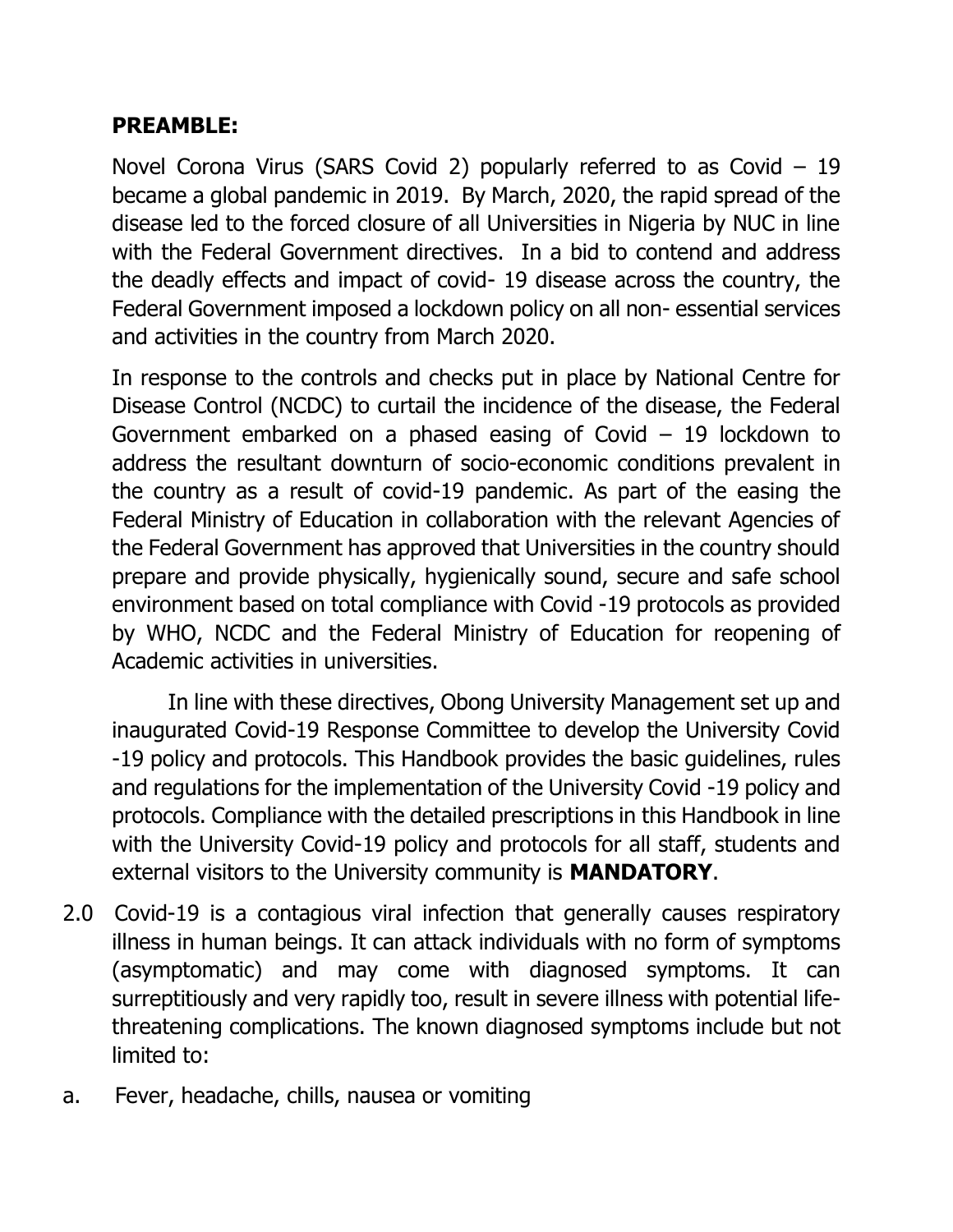- b. Dry cough, sore throat
- c. Shortness of breath, nasal congestion and other respiratory indications
- d. Production of sputum
- e. Fatigue
- f. Muscle or joint pains (myalgia/arthritis)
- g. Diarrhea
- h. Coughing blood (hemoptysis) and conjunctival congestion
- i. Loss of smell or taste

 Corona Virus is a deadly virus that is transmitted through droplets and fomites during close unprotected contact with an infected person. The virus travels at a high speed before dropping within a distance of two meters (6 feet) or more from an infected patient spewing it into the air. It takes an average of 5 to 6 days after infection and approximately 14 days for symptoms to show on the infected patient. The disease is deadly and carries high risk of transmission and circulation within a community of people.

#### 3.0 **Obong University Covid-19 policy Guidelines:**

- 3.1 The Management of Obong University has put in place the broad Covid-19 policy which can be accessed on the University Website and all Notice boards on campus. Staff and students are advised to read and understand this policy and adhere strictly upon resumption of all academic activities within the University campus, effective 5th October, 2020.
- 3.2 It is the cardinal policy guideline that every member of Obong University community is responsible for the maintenance of safe, healthy, hygienic and sanitation standards within the University environment.
- 3.3 Every staff, every student and every visitor within the University campus must adhere strictly and comply with the covid-19 protocols as prescribed by NCDC and the Federal Ministry of Education with regards to body temperature check, wearing of face mask, hand washing and social distancing.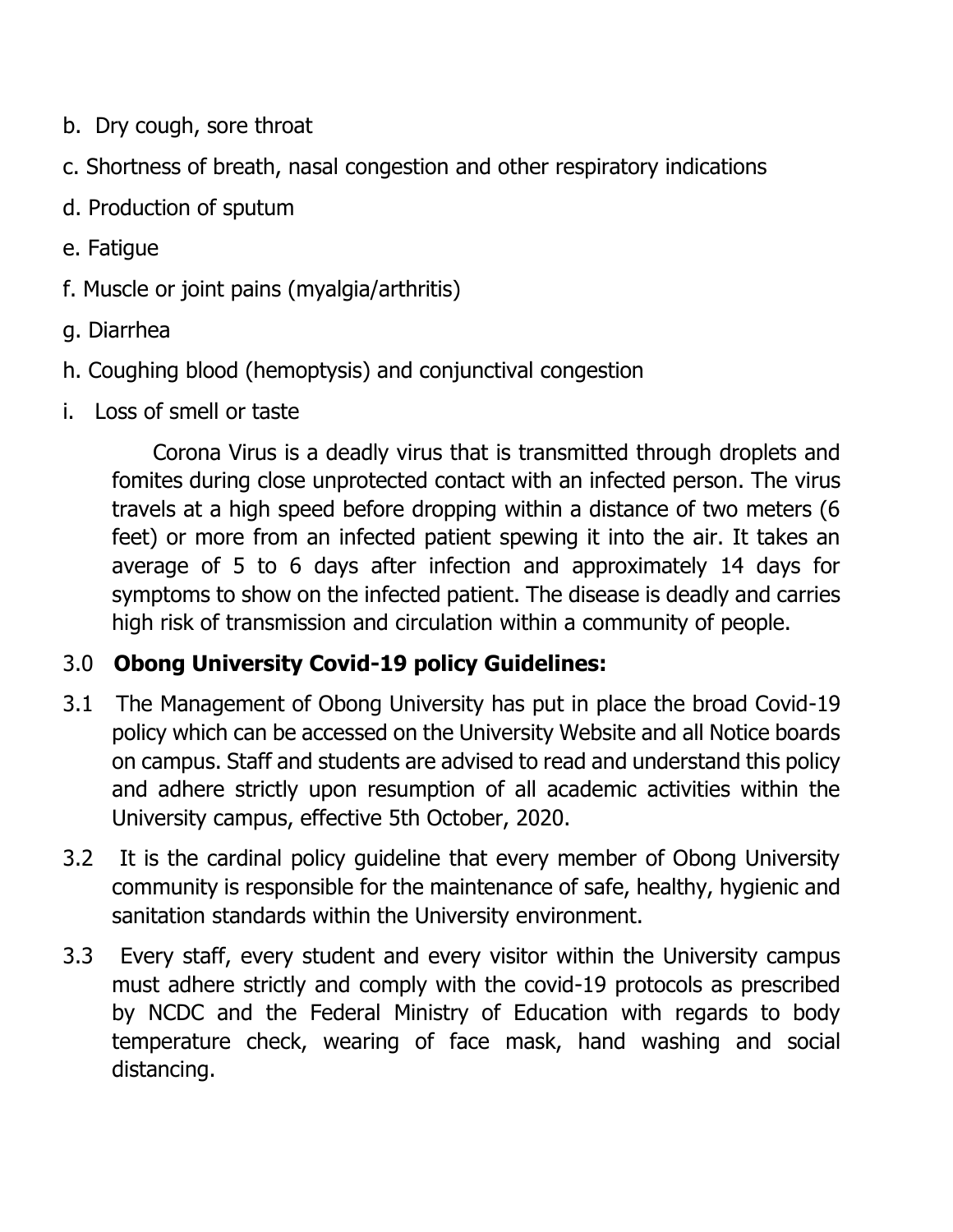3.4 **Body Temperature check:** It is compulsory that all staff, students, and visitors must submit themselves to a non-contact body temperature clinical test with an electronic thermometer prescribed by NCDC. The University Management has designated specific stations for this clinical test starting from the main entrance to the University campus and including entrances to all buildings and open arenas. Temperature reading of 38<sup>0</sup>C and above shall be considered an indication for referral to appropriate Covid19 testing centre.

 **Note:** Failure to submit to this clinical test at any station within the University campus amounts to gross misconduct and is punishable in the case of staff and students in accordance with the University disciplinary regulations and in case of a visitor with immediate refusal of entry into the University campus or any of its facilities.

3.5 **Hand Washing:** It is mandatory that at the main entrance into the University campus every staff, student and visitor must wash his or her hands with clean water and liquid soap or sanitize his or her hands with alcohol- based sanitizer that are provided by the University Management at the hand washing station. It is also compulsory for everybody within the University premises to wash and sanitize his or her hands before entering any building or University block at the hand washing stations located at the entry points of all buildings or blocks in the University campus.

**Note:** No academic or non- academic staff or student is exempted from observing this protocol. Failure to comply with this protocol amounts to gross misconduct and shall be punishable in accordance with the University disciplinary regulations.

 **Note** also that the University Management shall provide pocket size container filled sanitizers to students on resumption of academic activities on 5th October, 2020 at a cost of N4500 per container to ensure that clinically approved hand sanitizers are used by students in the University.

3.6 **Compulsory wearing of Face mask:** Face masks protects the person who wears it and also protects others that he comes in contact with. It is the University Covid-19 policy/protocol that all staff, students and all visitors to the University campus must wear face masks to cover the mouth and the nose at all times at all locations within the University premises. It is mandatory for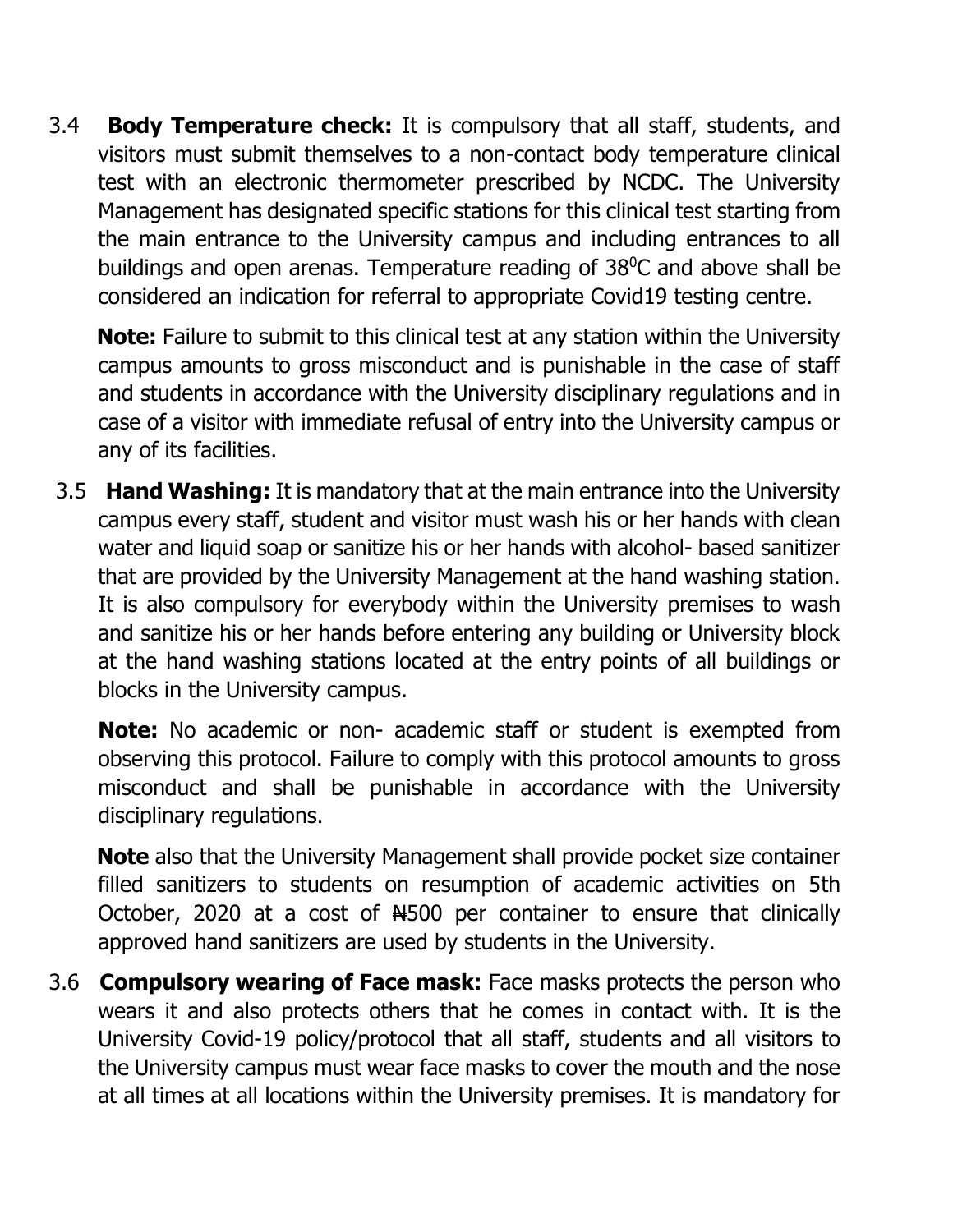staff and students to possess not less than two (2) washable face masks upon the resumption of academic activities in the University on 5th October, 2020. To ensure that this protocol is observed strictly the University management shall provide two (2) washable face masks to every Staff and student who do not have, at the cost of  $H300$  each. Failure to wear face masks and in proper form by staff and students at any time or periods stipulated by the University Management shall constitute a gross misconduct punishable in accordance with the University disciplinary regulations. Visitors who fail to comply with this protocol shall be denied access to the University campus or any of its facilities.

**Note:** No student shall be admitted into any Lecture hall without strict compliance with this protocol. No lecturer should hold any lecture with students without putting on their face mask.

- 3.7 **Social Distancing**: Covid-19 is a communal disease. It spreads very fast within a community through transmission from person to person. The only sure remedy for discouraging quick transmission of the disease from one person to another is by way of the procedure popularly referred to as "social distancing". The presumption is that since the virus travels at a high speed from an infected person and drops down within the average of two (2) meters (6 feet), if one is not within this limit in distance, one may avoid being infected by the virus from the infected person in the circumstance. Therefore, it is the University Covid-19 policy that social distancing protocol must be observed by all staff, students and visitors within the University campus. This protocol prescribes at least two (2) meters (6 feet) distance between any two individuals within the University Campus. Students sitting arrangement in lecture halls, dining halls, hostels or any other locations within the school premises must be in compliance with this protocol. Any gathering of people within the University campus must be arranged to meet with the requirement of this protocol. Failure to comply with social distancing protocol of the University shall tantamount to gross misconduct punishable in accordance with the extant disciplinary regulations of the University.
- 4.0 **Commitment by the University Management:** The University management is committed to ensuring the safety and well-being of staff, students and others within the University campus: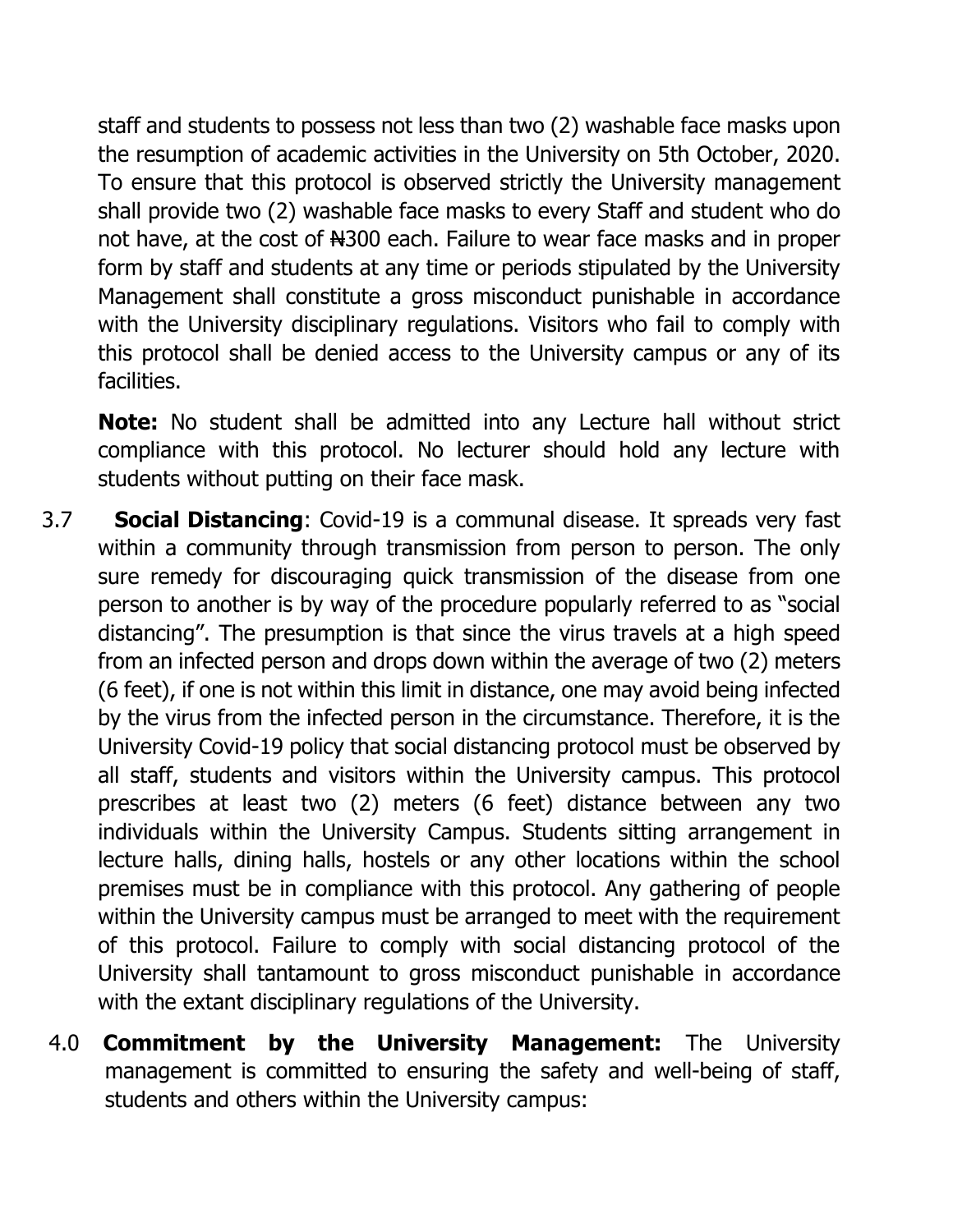- a. The entire premises of the University campus shall be kept clean and tidy on resumption of academic activities.
- b. All offices, classrooms or lecture halls, laboratories academic centres, workshops, hostels including common rooms and students centres, dining halls, canteens, shops, toilets/bathrooms, stores, table, chairs, cabinets, shelves, other office and lecture apparatuses and all appurtenances attached to any building within the University campus shall be thoroughly washed and disinfected before resumption of academic activities.
- c. The entire University campus shall be fumigated before resumption of academic activities.
- d. Wash station are located within the University campus particularly at the main entrance into the University campus, at the entrance of every building or block or laboratory or workshop, with liquid soaps and hand sanitizers.
- e. Electronic thermometers are kept and used at the main entrance to the University campus and two other strategic stations to wit, entrance to administrative building and the lecture halls.
- f. Posters and flex on Covid-19 protocols are conspicuously displayed at the main gate into the University campus, entrances into all offices, classrooms/lecture halls, laboratories, academic centres, workshops, hotels, common rooms, student centres, dining halls, canteens, shops and all open arenas in the University.
- g. Canopies set up outside administrative block to accommodate visitors to the institution during working hours.
- h. **Note:** It shall be an offence to allow more than one visitor to sit with a staff of the University in any office while transacting any business within the University premises. Any staff who contravenes this rule shall be disciplined for misconduct in accordance with the University disciplinary regulations
- i. A Sensitization Seminar shall be mounted for both staff and students on the resumption of academic activities in the University.
- j. Provision of isolation unit in the University medical centre.
- 5.0 **University precautionary measures:** In a bid to stem the tide of the incidence of any out-break or transmission from person to person of corona virus, the University Management lays down the following precautionary measures as part of Obong University Covid-19 policy: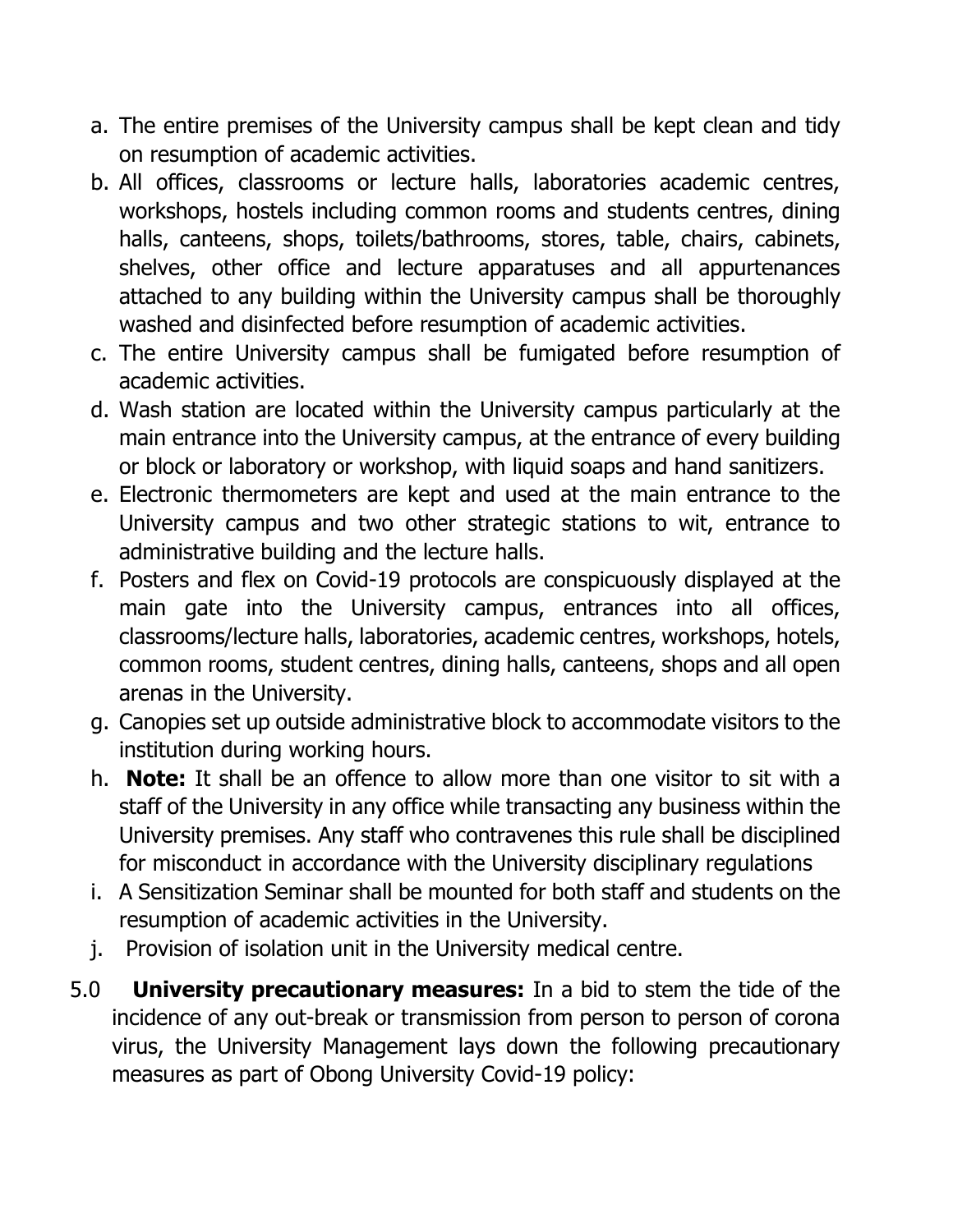- i. Only one (1) student is to sit on the long University Students' desks while attending lectures or any other academic activity
- ii. Only two (2) students are to share a room in the hostels.
- iii. Dining tables are to be arranged two (2) meters apart (6 feet) and each table sits to 2 students at a time.
- iv. No social gathering or parties are authorized by student within or outside the University premises unless approved by the University Management.
- v. No student shall be permitted to travel out of the University campus except on medical grounds or approval granted by the University Management.
- vi. Parents or guardians who so desires must on resumption of school give a written undertaking to the University for their ward(s) to reside off campus as accommodation in the campus is compulsory. In addition, a parent or guardian that undertakes that the wards will be residing off campus must also give additional written undertaking in a specified form to be issued by the University guaranteeing that such off campus students shall submit to total compliance with the University Covid -19 policy/protocols, failure of which such students shall be liable to sanction by the University in accordance with the University disciplinary rules and regulations.
- vii. On no account should any student leave the University campus for Sunday Service outside the University campus.
- 6.0 **Monitoring and Enforcement:** The University Management has set up the University Covid-19 monitoring team to monitor and implement the University Covid 19 policy and enforce strict compliance with the Covid 19 protocols by staff, students and visitors to the University. The monitoring Team shall submit weekly reports to the Vice Chancellor and shall immediately inform the Vice Chancellor of all identified cases of Covid-19 suspected in the University for onward notification of relevant jurisdictional public health authority as per NCDC directives.
- 7.0 **Disciplinary Action:** All cases of non compliance with the University Covid 19 protocols shall be referred to the University Disciplinary Committee for appropriate disciplinary action as specified in the University Disciplinary regulations.
- 8.0 **Conclusion:** The management of the University enjoins all staff and student to take issues relating to this Covid-19 policy and protocols seriously to